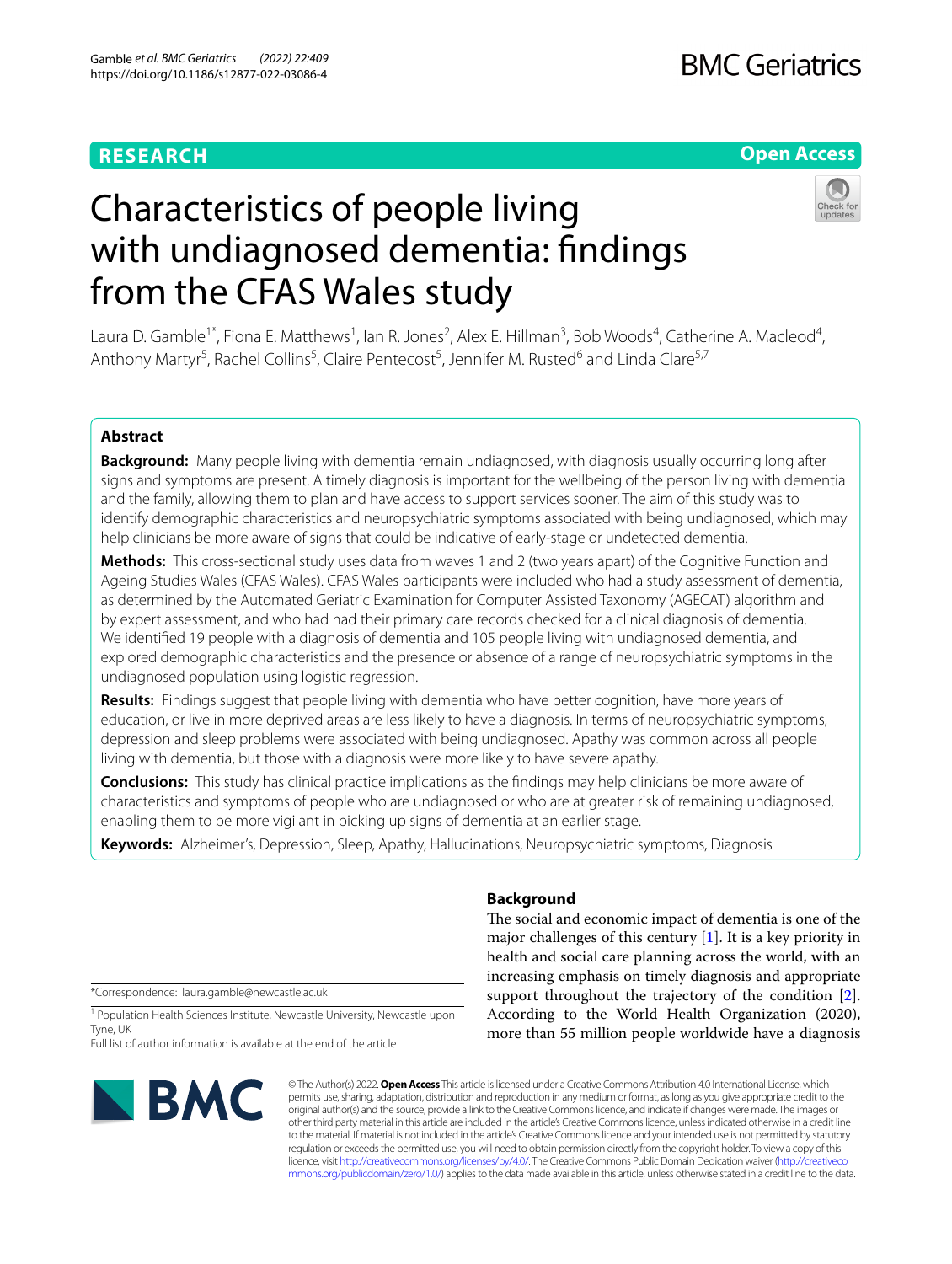of dementia [\[3](#page-10-2)], and the number of people living with dementia is projected to double by 2040 [[4\]](#page-10-3). However, even in high income countries with advanced universal healthcare systems diagnosis rates remain relatively low, with estimates of only 20–50% of cases documented in primary care [\[5](#page-10-4)]. In 2018, of the 850,000 people estimated to be living with dementia in the United Kingdom (UK) only 537,000 were diagnosed by primary care physicians or through memory services [[6\]](#page-10-5).

Dementia is characterised by a decline in one or more cognitive domains including learning and memory, language, executive function, complex attention, perceptual-motor function and social recognition [\[7](#page-10-6)]. These declines lead to increasing functional impairment and signifcant disabilities that impact on daily life [[8–](#page-10-7) [10\]](#page-10-8). Dementia is often diagnosed long after the symptoms and signs are evident. One study found that people who developed dementia performed worse in complex activities of daily living 10 years before their diagnosis [[11,](#page-10-9) [12](#page-10-10)]. Although symptoms will typically get worse as the condition progresses, timely diagnosis allows the person living with dementia to maintain control of decision making and planning, and helps both the person living with dementia and the family to access appropriate care and support sooner  $[13-15]$  $[13-15]$ . It may lead to a delay in dependency and subsequently delay entry into residential care [\[5](#page-10-4), [16,](#page-10-13) [17\]](#page-10-14).

Reasons for people remaining undiagnosed have been explored in some qualitative studies and are complex [[18,](#page-10-15) [19\]](#page-10-16). Fear of stigmatization, which can impact on psychosocial wellbeing and can cause people to feel marginalised, is a major factor that contributes to a delay in seeking a diagnosis [\[17,](#page-10-14) [20,](#page-10-17) [21](#page-10-18)]. People may also be reluctant to seek a diagnosis because of fear about the future, the belief that any increased support they might need is unavailable, individual perceptions that there are no treatments available and because they or their families believe they can cope and retain independence [[17,](#page-10-14) [18](#page-10-15)]. Lack of awareness of dementia amongst the general public is another barrier to getting a diagnosis [\[3](#page-10-2)], and sometimes people are unaware themselves that they have a problem or may be in denial [[22](#page-10-19)].

Identifcation of the signs and symptoms of dementia can also be a challenge in a clinical setting  $[23]$ . The criteria for a dementia diagnosis vary but typically require an impairment in at least 2 aspects of cognitive function and an associated impact on activities of daily living [\[7](#page-10-6), [24\]](#page-10-21). Diagnosis is a long process that can sometimes take many years [\[3](#page-10-2)]. Detection of dementia by primary care physicians is low [\[25\]](#page-10-22), particularly in the early stages of the condition where the symptoms can be difficult to distinguish from normal cognitive ageing and from short-term loss of function secondary to other problems such as depression [\[3](#page-10-2)], and also because of the slow progression in the case of the most prevalent type of dementia, Alzheimer's disease [[26](#page-10-23)]. Due to the potential risks of over-diagnosis, clinicians may also be cautious in order to avoid a misdiagnosis of dementia [[27\]](#page-10-24). Dementia is heterogeneous with over 100 sub-types, each of which can have diferent profles of cognitive and non-cognitive symptoms, which adds to the difficulties in diagnosing the condition [[17\]](#page-10-14). Finally, whilst the frst point of contact is usually a primary care physician, lack of awareness or confdence among practitioners and limited training regarding dementia can be signifcant barriers to receiving a diagnosis [[3\]](#page-10-2).

Although numerous factors have been proposed as possibly relevant to whether or not people living with dementia receive a diagnosis, to date little is known about the characteristics and features of those living with undiagnosed dementia, with just a handful of studies providing quantitative evidence for the person-level characteristics that may facilitate or prevent people living with dementia from seeking help or receiving a diagnosis [[28,](#page-10-25) [29](#page-10-26)]. Previous studies have looked for associations between demographics and diagnosis but cohorts difer by geographic location, cohort compositions or demographics, and the way in which dementia is assessed, and many fndings are inconsistent.

During the course of their dementia, most people will experience some neuropsychiatric symptoms such as hallucinations, delusions, sleep problems, apathy, irritability, depression, anxiety, and elation. These symptoms are associated with worsening condition and burden, and symptom severity correlates with institutionalisation [[30\]](#page-10-27). Whilst neuropsychiatric symptoms have been shown to be more prevalent in people living with dementia compared to those without [[31\]](#page-10-28), few studies have looked at neuropsychiatric symptoms and their association with diagnosis. Two studies found no association with diagnosis and depression or anxiety  $[17, 32]$  $[17, 32]$  $[17, 32]$  $[17, 32]$ , and a US based study found that apathy, aberrant motor behaviour, and agitation were more common in those with a diagnosis  $|33|$ .

This exploratory study examines a cohort of people living in Wales, a constituent nation of the UK with the lowest reported rates of dementia diagnosis (53%) [\[6](#page-10-5)]. True population-based studies looking at undiagnosed dementia cases are rare. This study is unique in that it determines whether participants have a formal dementia diagnosis using an official dementia register, it uses a standardised validated assessment of dementia in all study participants, and it investigates additional measures that other studies have not taken into account. The aims are first to identify demographic characteristics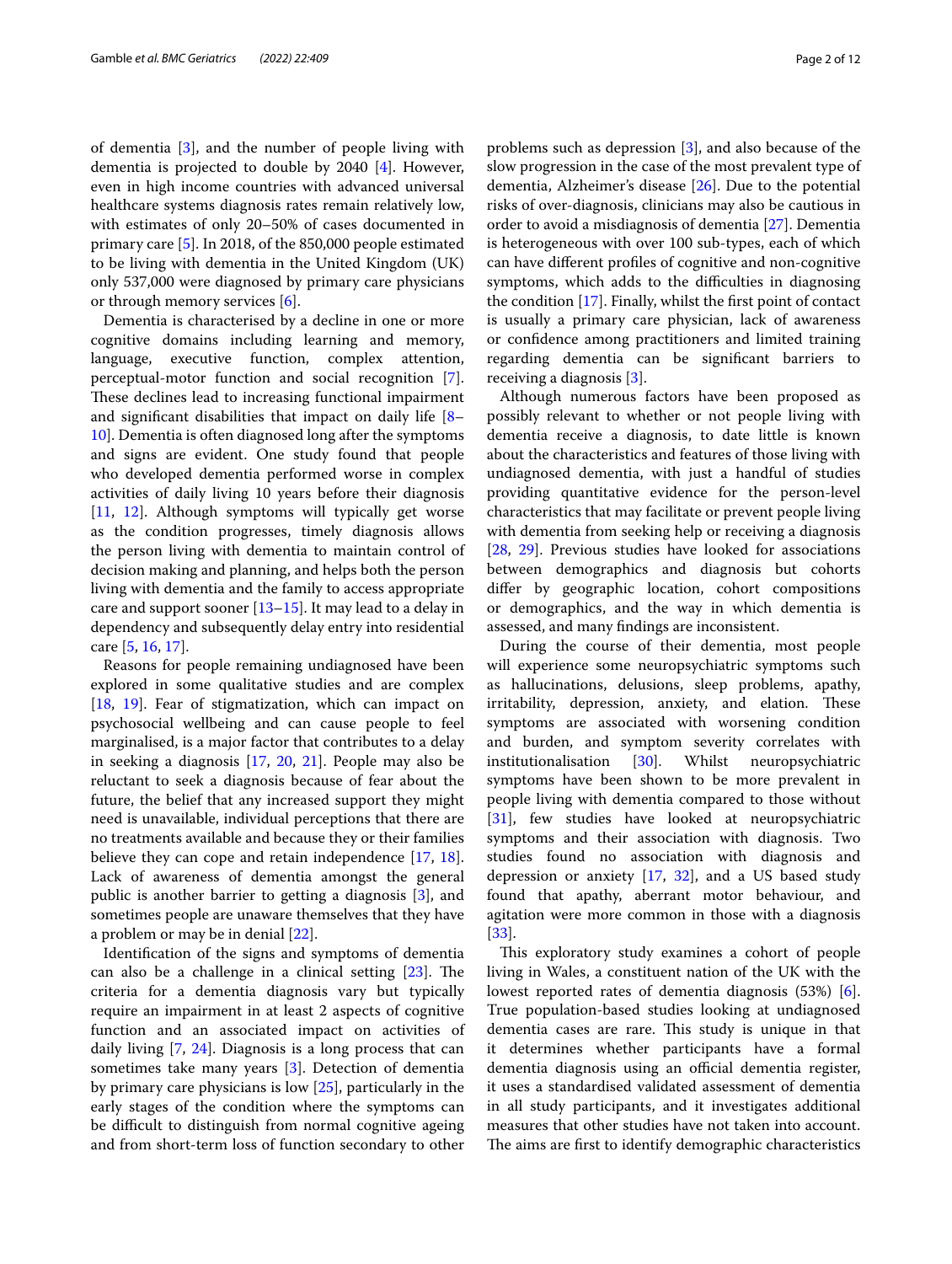associated with being undiagnosed and second to determine whether there are neuropsychiatric symptoms present in people living with undiagnosed dementia, and if so, which are the most prevalent.

#### **Methods**

#### **Study design**

This study uses data from a population-based longitudinal cohort study of people living in Wales: Cognitive Function and Ageing Study Wales (CFAS Wales). CFAS Wales examines risk factors and health outcomes in people living in Wales aged 65 or over. The study was conducted across two locations; one rural (Gwynedd and Ynys Môn) and one urban (Neath Port Talbot). People were randomly selected from primary care practice lists and stratifed into two equally sized age groups (65–74 and  $\geq$  75). Following initial checks with family practitioners to determine whether there was any reason why a participant should not be contacted (for example if receiving end of life care), selected participants were sent an invitation and information sheet about the study in the mail. Invitations were followed up with a home visit by trained interviewers in the following weeks to discuss the study in more detail. On the day of the interview interviewers read through the information sheet and consent forms with participants, discussing the information and answering any questions to ensure participants understood the information and were making an informed decision. Participants were asked to sign separate consent forms for each part of the study to facilitate personal choice about which parts of the study to participate in. There were two waves of data collection. Baseline data were collected between 2011 and 2014 and follow-up was two years later (2013 to 2016). Ethical approval for data collection was granted by the NHS North Wales – West Research Ethics Committee (REC Ref No: 10/Wno01/37; IRAS Project No: 40092).

The participant interview covered the following categories: demographic characteristics, lifestyle variables, health status, functional limitations, cognitive function, social support and social networks, and measures of hearing and visual impairment. Study diagnosis of dementia, anxiety and depression was determined using the AGECAT diagnostic algorithm which draws on respondent and observer ratings [\[34](#page-10-31), [35\]](#page-10-32). The AGECAT algorithm is a standardised validated assessment of eight syndromes, including dementia, depression and anxiety, with all participants allotted to one of six levels of confdence of the diagnosis of each syndrome. The algorithm is described extensively by Copeland et al. [[35\]](#page-10-32). Where a participant lacked capacity, an informant, usually a spouse or relative, was consulted as to whether the person would want to take part. In

these cases, an informant interview was conducted for the refnement of the study diagnosis, to provide proxy information and to provide informant ratings. Where there was insufficient information for the AGECAT algorithm, a medically-qualifed member of the study team reviewed data from informant interviews and interviewer vignettes to consider whether a diagnosis of dementia was justified. The data are stored on secure computer systems at the Secure Data Holding Service, Clinical School, University of Cambridge, along with data from all the CFAS studies, with the University of Cambridge as the Data Controller, and are regulated under the University of Cambridge clinical governance procedures. CFAS Wales data are deposited with the UK Data Service [\[36\]](#page-11-0). Registered users are only provided with data from which identifable information of study participants has been removed.

#### **Defnition of the study sample**

From the 3593 people interviewed for CFAS Wales at baseline, of interest were those people who had dementia determined through an assessment that was a part of the study ('study dementia'), and had also had their primary care records checked for a clinical diagnosis of dementia. The study was cross-sectional, but data from either wave 1 or wave 2 were used dependent on the person's dementia status at a given wave. 'Study dementia' was determined using the AGECAT diagnostic algorithm for 3484 people and by expert assessment for 109 people at wave 1, and assessed again for those followed up at wave 2. An official clinical diagnosis of dementia ('diagnosed dementia') was determined by checking primary care records, which included the dementia register. The dementia register is a list of patients with a dementia diagnosis which practices were required to set up and maintain as part of their contract with the UK Government. Of the people interviewed, 2771 consented to having their medical notes reviewed and their primary care records were checked for a diagnosis of dementia. Two hundred and six were excluded due to undetermined diagnostic information as they had either died or were no longer registered or active at the primary care practice. Of the remaining 2565 participants, 19 were identifed as having 'diagnosed dementia', having both study dementia and a clinical diagnosis of dementia recorded at the date of the study interview (either at wave 1 or wave 2). For people living with diagnosed dementia, the wave used in the analysis was the wave after the date of diagnosis. In some cases, a participant did not have a study diagnosis at wave 1 but did at wave 2 (incident cases), and in these cases the responses from wave 2 were used in the analysis. Twelve of the 19 people living with diagnosed dementia had an informant taking part. Ninety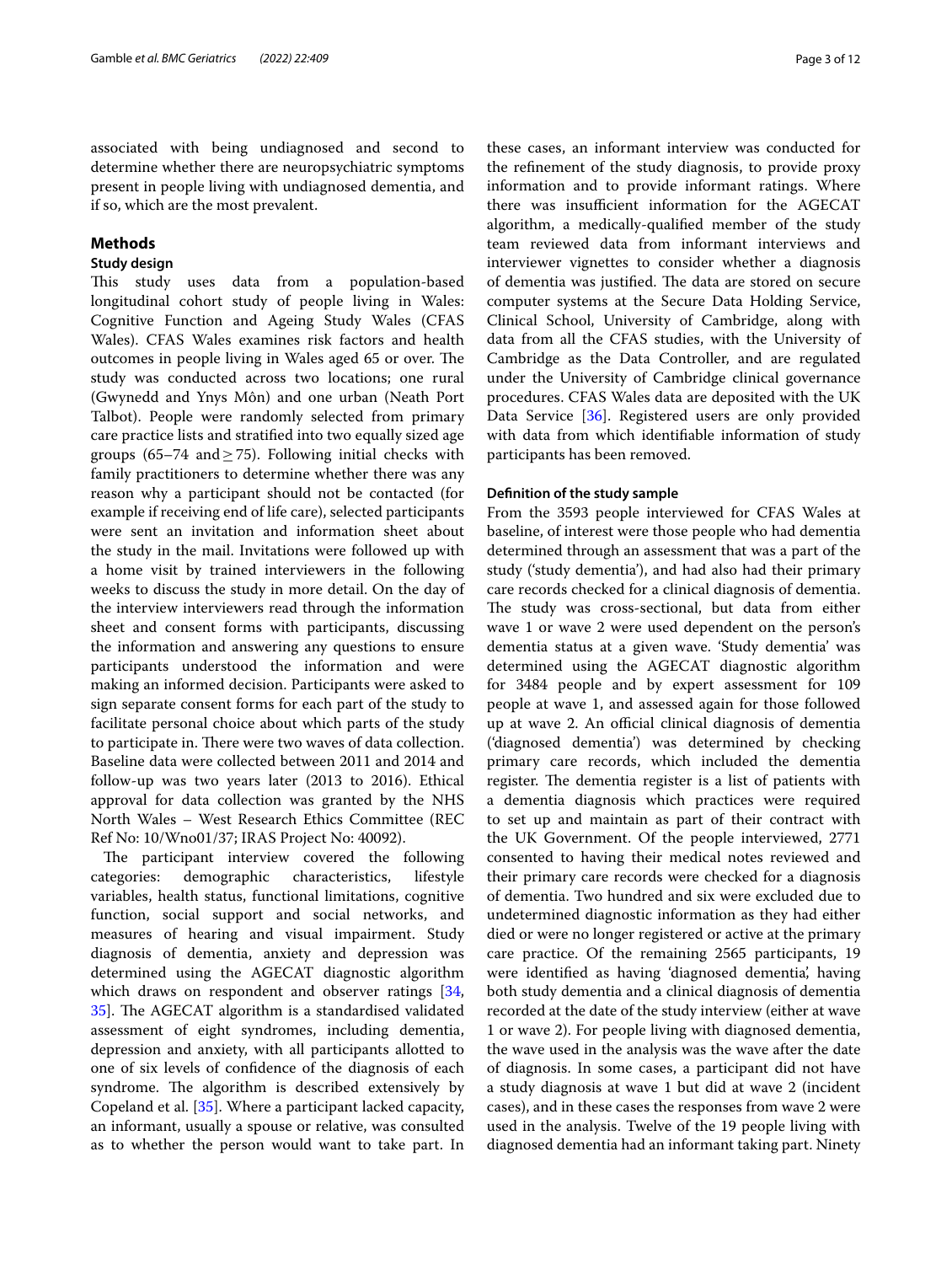people without a clinical diagnosis of dementia met study criteria for dementia. An additional 11 potential undiagnosed participants were identifed who were not on the dementia register but whose cognitive function appeared to improve over time, meeting study criteria for dementia at wave 1 but not at wave 2. Mini-Mental State Examination (MMSE) [\[37](#page-11-1)] and AGECAT outputs were checked and compared for each wave and three of these 11 people were included where data were indicative of dementia at wave 2; the remaining eight participants were excluded. Twelve people had study dementia and were clinically diagnosed with dementia but at a date later than the study interview so were 'undiagnosed' during the study assessment. Therefore, 105 people living with undiagnosed dementia were included in the study. For the undiagnosed dementia group, the wave used in the analysis was the one where study dementia was observed and where the interview date was before any date of diagnosis. If there was no clinical diagnosis of dementia at either wave, then the latest wave where the participant had met criteria for study dementia was used. Fifty nine of the 105 people living with undiagnosed dementia had an informant taking part. Of the remaining people, 2392 neither had study dementia nor were on the dementia register and 41 did not have study dementia but were on the dementia register; these people were excluded from this study. See fowchart in Supplementary Fig. [1.](#page-9-0)

By linking primary care records with epidemiological data, we explored aspects of the population without a clinical diagnosis, including demographic characteristics and neuropsychiatric symptoms.

#### **Measures**

Comparisons were made using measures that covered<br>demographic information and neuropsychiatric demographic information and neuropsychiatric symptoms. Further details on the measures used can be found in Supplementary Table [1.](#page-9-0) The Welsh Index of Multiple Deprivation 2014 (WIMD) was used to measure social deprivation, and was categorised into three quantiles based on the rank of the Lower Layer Super Output Area (LSOA) where the person lived [\[38](#page-11-2)]. Years of education was collected and used in the analysis. MMSE was used as a measure of cognitive ability, and was originally split into three categories (<18, 18–21, and 22–30) as previously described [[31\]](#page-10-28). However, due to low numbers in the 22–30 category, the 18–21 and 22–30 categories were combined. For those with missing MMSE scores, the most likely cause is very severe cognitive impairment, so these were assigned to the lowest category  $\left($  < 18) [\[31\]](#page-10-28). The number of health conditions was computed as previously described and in line with the scoring system of the Charlson Comorbidity Index [[39,](#page-11-3) [40\]](#page-11-4). Neuropsychiatric symptoms were assessed in this study by asking about the presence of hallucinations, sleep problems, apathy, delusions, irritability, depression, anxiety, and elation (see Supplementary Table [1](#page-9-0)). Neuropsychiatric symptom questions that concerned the person living with dementia were self-rated by the person living with dementia and informant-rated by the carer where available, and included observations made by the researcher. For hallucinations, apathy, delusions, and irritability a second analysis was conducted when more severe symptoms were reported. Depression was determined using the AGECAT algorithm or a clinical diagnosis of depression, or both, and anxiety was measured using just the AGECAT algorithm [\[34](#page-10-31), [41\]](#page-11-5).

#### **Statistical analysis**

Analyses were conducted using R Statistical Software. Descriptive information was reported for people living with diagnosed or undiagnosed dementia and possible predictors of undiagnosed dementia were identifed a priori and tested individually using logistic regression. Multiple imputation was conducted on variables at the item-level to allow, where appropriate, for missing response data using the *mice* package [[42\]](#page-11-6). Total scores and prevalence of neuropsychiatric symptoms were computed following imputation, and estimates from 25 imputed datasets were combined according to Rubin's rules [[43\]](#page-11-7). Variables not considered to have data missing at random were not imputed, such as informant ratings. Univariate analyses were conducted, followed by analyses adjusted for age, sex, and binary MMSE score  $\ll 18$  $vs \geq 18$ ), and further adjustment for depression. Odds ratios (OR) are reported alongside their confdence intervals (CI). Further confounders were not considered due to the small sample size and due to lack of evidence for association.

#### **Results**

The sample comprised 124 people; 105 were undiagnosed and 19 were diagnosed with dementia. Table [1](#page-4-0) shows the demographic characteristics and prevalence of each neuropsychiatric symptom in the overall sample according to diagnostic status. Briefy, the median age of the cohort was 82 years, and approximately half the cohort were female. Almost half were married, 31% lived alone and 14% lived in residential care. Almost half of the cohort had an MMSE score below 18 and the average number of health conditions in addition to dementia was approximately three. The most prevalent neuropsychiatric symptoms were apathy (85%) and irritability (38%), whereas the least prevalent were hallucinations (12%), anxiety (8%), and elation (3%). For those who reported neuropsychiatric symptoms that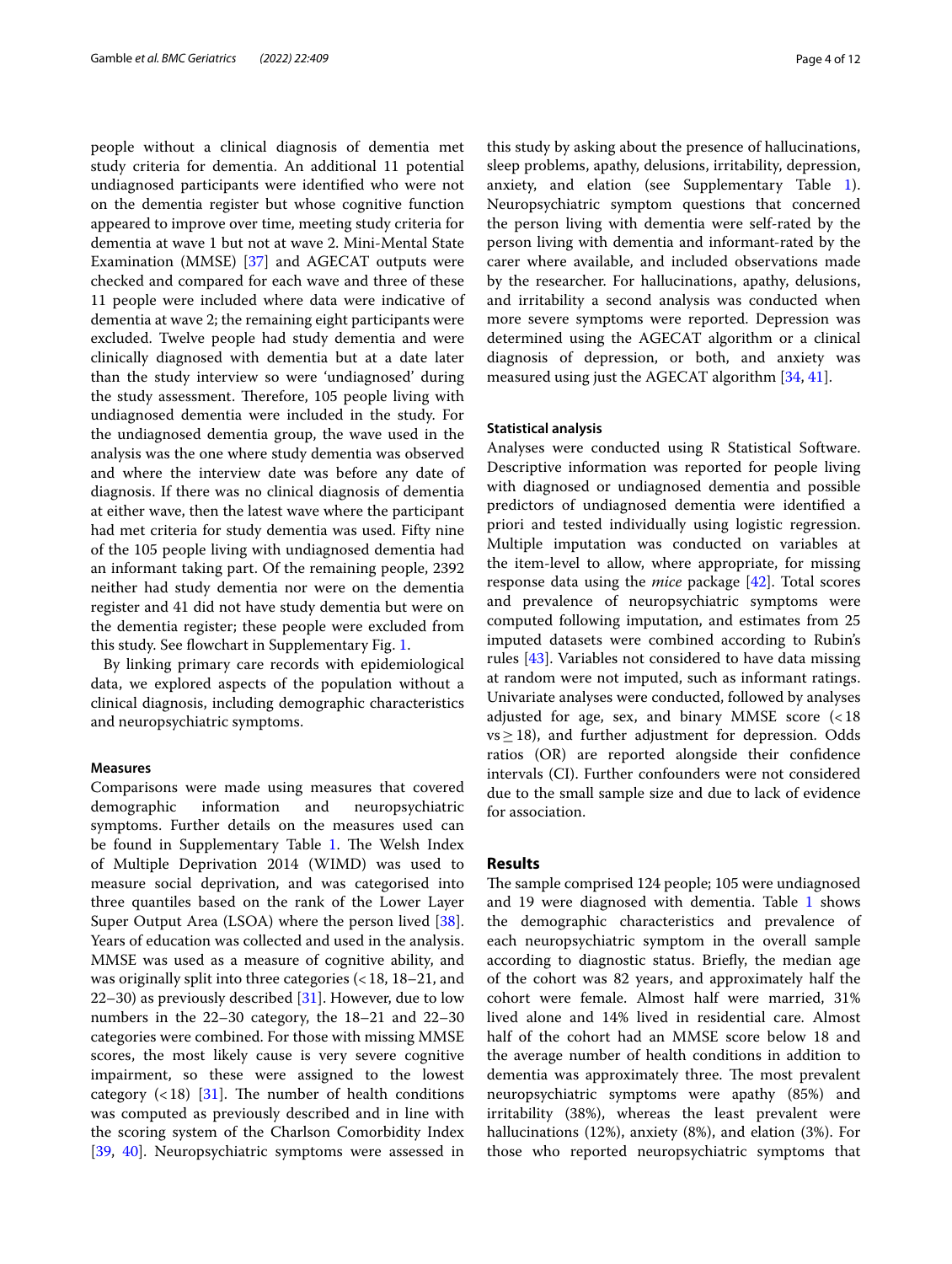|                                     |                         | Total Sample ( $n = 124$ ) | Diagnosed             | Undiagnosed            |
|-------------------------------------|-------------------------|----------------------------|-----------------------|------------------------|
|                                     |                         |                            | Dementia ( $n = 19$ ) | Dementia ( $n = 105$ ) |
| Sex (n, %)                          | Male                    | 61 (49.2%)                 | 11 (57.9%)            | 50 (47.6%)             |
|                                     | Female                  | 63 (50.8%)                 | 8 (42.1%)             | 55 (52.4%)             |
| Age (mean, SD)                      |                         | 81.5(7.2)                  | 83.1 (6.5)            | 81.2(7.3)              |
| Education years (mean, SD)          |                         | 10.4(1.8)                  | 9.6(6.5)              | 10.5(7.3)              |
| Missing (N)                         |                         | 3                          | $\mathbf{1}$          | $\overline{2}$         |
| Marital status (N, %)               | Married/Cohabiting      | 59 (48.3%)                 | 10 (55.6%)            | 49 (47.1%)             |
|                                     | Widowed/Divorced/Single | 63 (51.6%)                 | 8 (44.4%)             | 55 (52.9%)             |
|                                     | Missing                 | $\overline{2}$             | $\mathbf{1}$          | 1                      |
| Living situation (N, %)             | Lives alone             | 38 (31.1%)                 | 5(26.3%)              | 33 (32.0%)             |
|                                     | Lives with someone      | 67 (54.9%)                 | 10 (52.6%)            | 57 (55.3%)             |
|                                     | In residential care     | 17 (13.9%)                 | 4 (21.1%)             | 13 (12.6%)             |
|                                     | Missing                 | $\overline{2}$             | $\circ$               | $\overline{2}$         |
| MMSE (N, %)                         | MMSE < 18 and missing   | 58 (46.8%)                 | 15 (78.9%)            | 43 (41.0%)             |
|                                     | MMSE 18-30              | 66 (53.2%)                 | 4 (21.1%)             | 62 (59.0%)             |
| Deprivation (N, %)                  | 1 - Least deprived      | 41 (33.1%)                 | $9(47.4\%)$           | 32 (30.5%)             |
|                                     | $\overline{2}$          | 41 (33.1%)                 | 7 (36.8%)             | 34 (32.4%)             |
|                                     | 3 - Most deprived       | 42 (33.9%)                 | 3(15.8%)              | 39 (37.1%)             |
| Health conditions (mean, SD)        |                         | 3.2(2.2)                   | 2.8(1.7)              | 3.2(2.2)               |
| Missing (N)                         |                         | 30                         | $\overline{7}$        | 23                     |
|                                     |                         |                            |                       |                        |
| Neuropsychiatric symptoms (present) |                         |                            |                       |                        |
| Hallucination (N, %)                | No                      | 106 (87.6%)                | 16 (84.2%)            | 90 (88.2%)             |
|                                     | Yes                     | 15 (12.4%)                 | 3 (15.8%)             | 12 (11.8%)             |
|                                     | Missing                 | 3                          | $\circ$               | 3                      |
| Sleep problems (N, %)               | No                      | 70 (60.9%)                 | 14 (77.7%)            | 56 (57.7%)             |
|                                     | Yes                     | 45 (39.1%)                 | 4 (22.2%)             | 41 (42.3%)             |
|                                     | Missing                 | 9                          | $\mathbf{1}$          | 8                      |
| Apathy (N, %)                       | No                      | 18 (15.5%)                 | $2(11.1\%)$           | 16 (16.3%)             |
|                                     | Yes                     | 98 (84.5%)                 | 16 (88.9%)            | 82 (83.7%)             |
|                                     | Missing                 | 8                          | $\mathbf{1}$          | $\overline{7}$         |
| Delusions (N, %)                    | No                      | 90 (77.6%)                 | 12 (66.7%)            | 78 (79.6%)             |
|                                     | Yes                     | 26 (22.4%)                 | 6 (33.3%)             | 20 (20.4%)             |
|                                     | Missing                 | 8                          | $\mathbf{1}$          | $\overline{7}$         |
| Irritability (N, %)                 | No                      | 76 (61.8%)                 | 11 (57.9%)            | 65 (62.5%)             |
|                                     | Yes                     | 47 (38.2%)                 | 8 (42.1%)             | 39 (37.5%)             |
|                                     | Missing                 | $\mathbf{1}$               | 0                     | 1                      |
| Depression (N, %)                   | No                      | 84 (73.0%)                 | 16 (94.1%)            | 68 (68.7%)             |
|                                     | Yes                     | 31 (27.0%)                 | $1(5.9\%)$            | 30 (30.6%)             |
|                                     | Missing                 | 9                          | $\overline{2}$        | $\overline{7}$         |
| Anxiety (N, %)                      | No                      | 105 (92.1%)                | 17 (100.0%)           | 88 (90.7%)             |
|                                     | Yes                     | 9 (7.9%)                   | $0(0.0\%)$            | $9(9.3\%)$             |
|                                     | Missing                 | 10                         | $\overline{2}$        | 8                      |
| Elation (N, %)                      | No                      | 105 (97.2%)                | 16 (94.1%)            | 89 (97.8%)             |
|                                     | Yes                     | 3 (2.8%)                   | $1(5.9\%)$            | $2(2.2\%)$             |
|                                     | Missing                 | 16                         | $\overline{2}$        | 14                     |
| Neuropsychiatric symptoms (severe)  |                         |                            |                       |                        |
| Hallucination (N, %)                | No                      | 111 (92.5%)                | 16 (84.2%)            | 95 (93.1%)             |
|                                     | Yes                     | 10 (8.3%)                  | 3 (15.8%)             | 7 (6.9%)               |
|                                     | Missing                 | 3                          | 0                     | 3                      |

## <span id="page-4-0"></span>**Table 1** Demographic characteristics and neuropsychiatric symptoms of people in the CFAS Wales study sub-sample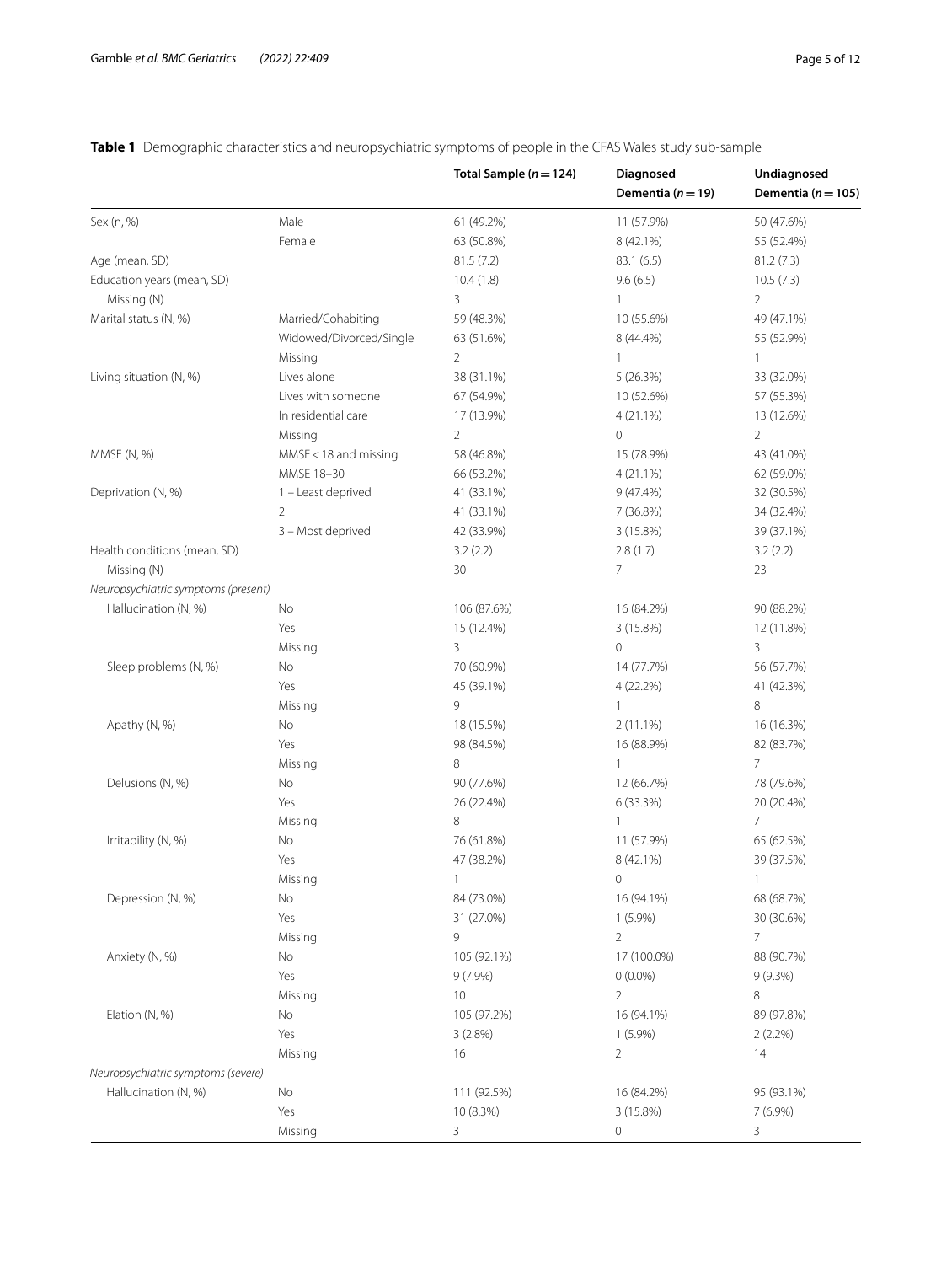|                     |         | Total Sample $(n=124)$ | Diagnosed<br>Dementia ( $n = 19$ ) | Undiagnosed<br>Dementia ( $n = 105$ ) |
|---------------------|---------|------------------------|------------------------------------|---------------------------------------|
| Apathy (N, %)       | No      | 72 (62.1%)             | 8 (44.4%)                          | 64 (65.3%)                            |
|                     | Yes     | 44 (37.9%)             | 10 (55.6%)                         | 34 (34.7%)                            |
|                     | Missing | 8                      |                                    |                                       |
| Delusions (N, %)    | No.     | 107 (92.2%)            | 15 (83.3%)                         | 92 (93.9%)                            |
|                     | Yes     | 9(7.8%)                | 3(16.7%)                           | $6(6.1\%)$                            |
|                     | Missing | 8                      |                                    |                                       |
| Irritability (N, %) | No      | 112 (91.1%)            | 17 (89.5%)                         | 95 (91.3%)                            |
|                     | Yes     | 11 (8.9%)              | 2(10.5%)                           | 9(8.7%)                               |
|                     | Missing |                        | $\Omega$                           |                                       |

#### **Table 1** (continued)

*Note*: *MMSE* Mini-Mental State Examination, *SD* standard deviation

were judged to be severe, 38% experienced symptoms of apathy, whereas severe symptoms of hallucinations, irritability, and delusions were experienced by fewer than 10% of people.

Logistic regressions explored the relationship between undiagnosed dementia, neuropsychiatric symptoms, and demographic characteristics (Table [2](#page-6-0)). Three models were conducted for each measure; an unadjusted model (Model 1), a model adjusted for age, sex and MMSE score (Model 2), and a model further adjusted for depression (Model 3).

#### **Demographic characteristics and cognition**

Compared to those without a clinical dementia diagnosis, in the diagnosed dementia group there were more males (58% vs 48%), a higher mean age (83 vs 81), more married people (56% vs 47%), fewer people who lived alone (26% vs 32%) and more people who lived in residential care  $(21\% \text{ vs } 13\%).$  The wide confidence intervals of the odds ratios indicate uncertainty in these fndings. Despite wide confdence intervals there was some indication that those with more years of education were less likely to be diagnosed (OR 1.67, 95% CI: 0.93, 2.98), as were those who were from more deprived areas (most deprived vs. least deprived; OR 4.34, 95% CI: 0.98, 19.24). People with an MMSE score below 18 were more likely to have a clinical diagnosis of dementia (OR 0.18, 95% CI: 0.06, 0.60), indicating that people with poorer cognitive ability were more likely to be diagnosed. The number of health conditions was not associated with having received a diagnosis of dementia.

#### **Neuropsychiatric symptoms**

Findings indicate that those with depression (OR 3.05, 95% CI: 0.76, 12.16) and those with sleeping problems (OR 2.46, 95% CI: 0.70, 8.58) may be more likely to be

undiagnosed. Apathy (mild or severe) was present in the majority of people suggesting that this is common in people living with dementia; however, there was some indication that those with severe symptoms may be more likely to be diagnosed with dementia, and this was strengthened after adjusting for depression (OR 0.32, 95% CI 0.10, 1.05). Odds ratios suggest that hallucinations, delusions, and irritability may be less likely in people living with undiagnosed dementia but due to small sample sizes and wide confdence intervals there is greater uncertainty in these fndings. Evidence is lacking for a link between anxiety and diagnosis, particularly after adjusting for depression, and there was little evidence of a link between symptoms of elation and a diagnosis of dementia, although few participants in this study experienced elation.

#### **Discussion**

Understanding the factors infuencing the levels of undiagnosed dementia is important for improving detection rates, a key target for the Welsh and other UK governments [[44,](#page-11-8) [45](#page-11-9)]. Improved detection rates are important for the wellbeing of people living with dementia and their families through improved choice and access to appropriate support services as well as for health policy and planning. Identifcation of the characteristics of people who have undiagnosed dementia is challenging and this is one of very few studies to systematically explore diferences between individuals with diagnosed and undiagnosed dementia. We have used data from a large cohort, CFAS Wales, to address this issue, focusing on people living in Wales where dementia diagnosis rates are the poorest in the UK [\[4](#page-10-3)].

Our study found, in agreement with other studies, that those with better cognition are less likely to have a diagnosis  $[17, 32, 33, 46, 47]$  $[17, 32, 33, 46, 47]$  $[17, 32, 33, 46, 47]$  $[17, 32, 33, 46, 47]$  $[17, 32, 33, 46, 47]$  $[17, 32, 33, 46, 47]$  $[17, 32, 33, 46, 47]$  $[17, 32, 33, 46, 47]$  $[17, 32, 33, 46, 47]$  $[17, 32, 33, 46, 47]$ . This is to be expected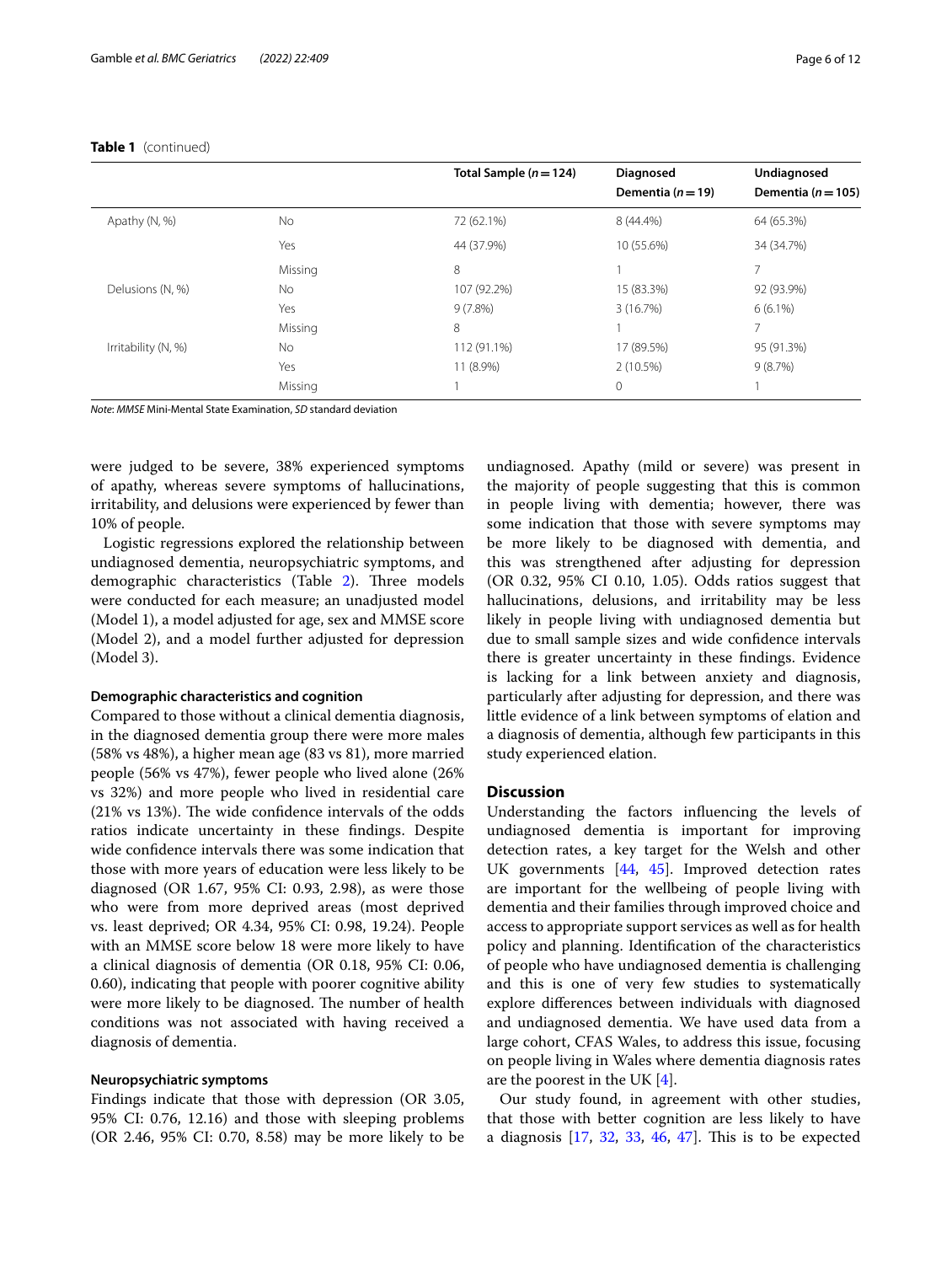|                                                             |                     | Model 1              |       |       | Model 2                                       |       |       | Model 3                             |       |
|-------------------------------------------------------------|---------------------|----------------------|-------|-------|-----------------------------------------------|-------|-------|-------------------------------------|-------|
|                                                             |                     | Unadjusted           |       |       | Adjusted                                      |       |       | Adjusted                            |       |
|                                                             |                     | OR (95% CI)          |       | p     | OR (95% CI)                                   | p     |       | OR (95% CI)                         | σ     |
| Sex (female)                                                |                     | $1.51(0.56 - 4.10)$  |       | 0.413 |                                               |       |       |                                     |       |
| Age (years)                                                 |                     | $0.96(0.90 - 1.03)$  |       | 0.294 |                                               |       |       |                                     |       |
| Education (years)                                           |                     | $1.51(0.93 - 2.54)$  |       | 0.097 | $1.67(0.93 - 2.98)$                           |       | 0.088 |                                     |       |
| Marital status (married/cohabiting)                         |                     | $0.80(0.30 - 2.16)$  |       | 0.647 | $0.65(0.22 - 1.94)$                           |       | 0.433 |                                     |       |
| Living Situation                                            | Lives with others   | Ref                  |       |       | Ref                                           |       |       |                                     |       |
|                                                             | Lives alone         | $1.15(0.36 - 3.69)$  |       | 0.831 | $0.99(0.29 - 3.44)$                           |       | 0.978 |                                     |       |
|                                                             | In residential care | $0.58(0.15 - 2.16)$  |       | 0.402 | $0.96(0.23 - 4.00)$                           |       | 0.931 |                                     |       |
| MMSE                                                        | <18 and missing     | $0.18(0.06 - 0.60)$  |       | 0.005 |                                               |       |       |                                     |       |
| Deprivation                                                 | 1 - Least deprived  | Ref                  |       |       | Ref                                           |       |       |                                     |       |
|                                                             |                     | $1.37(0.45 - 4.15)$  |       | 0.579 | $1.58(0.48 - 5.26)$                           |       | 0.452 |                                     |       |
|                                                             | 3 - Most deprived   | $3.66(0.90 - 14.86)$ |       | 0.070 | $4.34(0.98 - 19.24)$                          |       | 0.054 |                                     |       |
| Number of health conditions                                 |                     | $1.12(0.82 - 1.54)$  |       | 0.473 | $-1.62$<br>1.11 (0.77)                        |       | 0.574 |                                     |       |
| Neuropsychiatric symptoms (present)                         |                     |                      |       |       |                                               |       |       |                                     |       |
| Hallucinations                                              |                     | $0.60(0.22 - 1.66)$  | 0.311 |       | $-2.56$<br>0.85 (0.29                         |       | 0.739 | $-2.07$<br>0.65 (0.21               | 0.440 |
| Sleep problems                                              |                     | $1.71(0.56 - 5.26)$  | 0.330 |       | 8.58)<br>$2.46(0.70 -$                        |       | 0.145 | 7.33)<br>$\mathbb{I}$<br>1.93 (0.51 | 0.321 |
| Apathy                                                      |                     | $0.36(0.04 - 2.95)$  | 0.340 |       | 3.32)<br>$\mathord{\mathbb{I}}$<br>0.37 (0.04 |       | 0.386 | 2.57)<br>$\mathsf I$<br>0.28 (0.03  | 0.269 |
| Delusions                                                   |                     | $0.44(0.16 - 1.19)$  | 0.092 |       | 1.88)<br>$0.64(0.22 -$                        |       | 0.374 | (141)<br>$\,$ $\,$<br>0.44 (0.14    | 0.147 |
| Irritability                                                |                     | $0.66(0.24 - 1.84)$  | 0.424 |       | 2.46)<br>0.83 (0.28)                          |       | 0.732 | 2.08)<br>$\mathbb T$<br>0.68 (0.22  | 0.497 |
| Depression                                                  |                     | $3.07(0.81 - 11.63)$ | 0.097 |       | $3.05(0.76 - 12.16)$                          |       | 0.111 |                                     |       |
| Anxiety                                                     |                     | $1.65(0.31 - 8.83)$  | 0.517 |       | $2.06(0.36 - 11.72)$                          |       | 0.399 | $0.80(0.08 - 7.72)$                 | 0.938 |
| Elation                                                     |                     | $0.94(0.24 - 3.66)$  | 0.941 |       | 5.60)<br>$\mathbb T$<br>1.32 (0.31            |       | 0.687 | 3.48)<br>$\mathsf I$<br>0.67(0.13   | 0.652 |
| Neuropsychiatric symptoms (severe/persistent symptoms only) |                     |                      |       |       |                                               |       |       |                                     |       |
| Hallucinations                                              |                     | $0.47(0.17 - 1.31)$  | 0.143 |       | $0.72(0.24 - 2.17)$                           | 0.544 |       | $0.52(0.16 - 1.68)$                 | 0.269 |
| Apathy                                                      |                     | $0.39(0.13 - 1.15)$  | 0.102 |       | 1.50)<br>$0.49(0.16 -$                        | 0.236 |       | $0.32(0.10 - 1.05)$                 | 0.071 |
| Delusions                                                   |                     | $0.38(0.13 - 1.07)$  | 0.064 |       | (1.91)<br>$0.62(0.20 -$                       | 0.392 |       | 1.54)<br>$\mathsf I$<br>0.47 (0.14  | 0.212 |
| Irritability                                                |                     | $0.58(0.20 - 1.70)$  | 0.308 |       | $0.81(0.26 - 2.52)$                           | 0.709 |       | $0.59(0.18 - 1.95)$                 | 0.384 |

<span id="page-6-0"></span>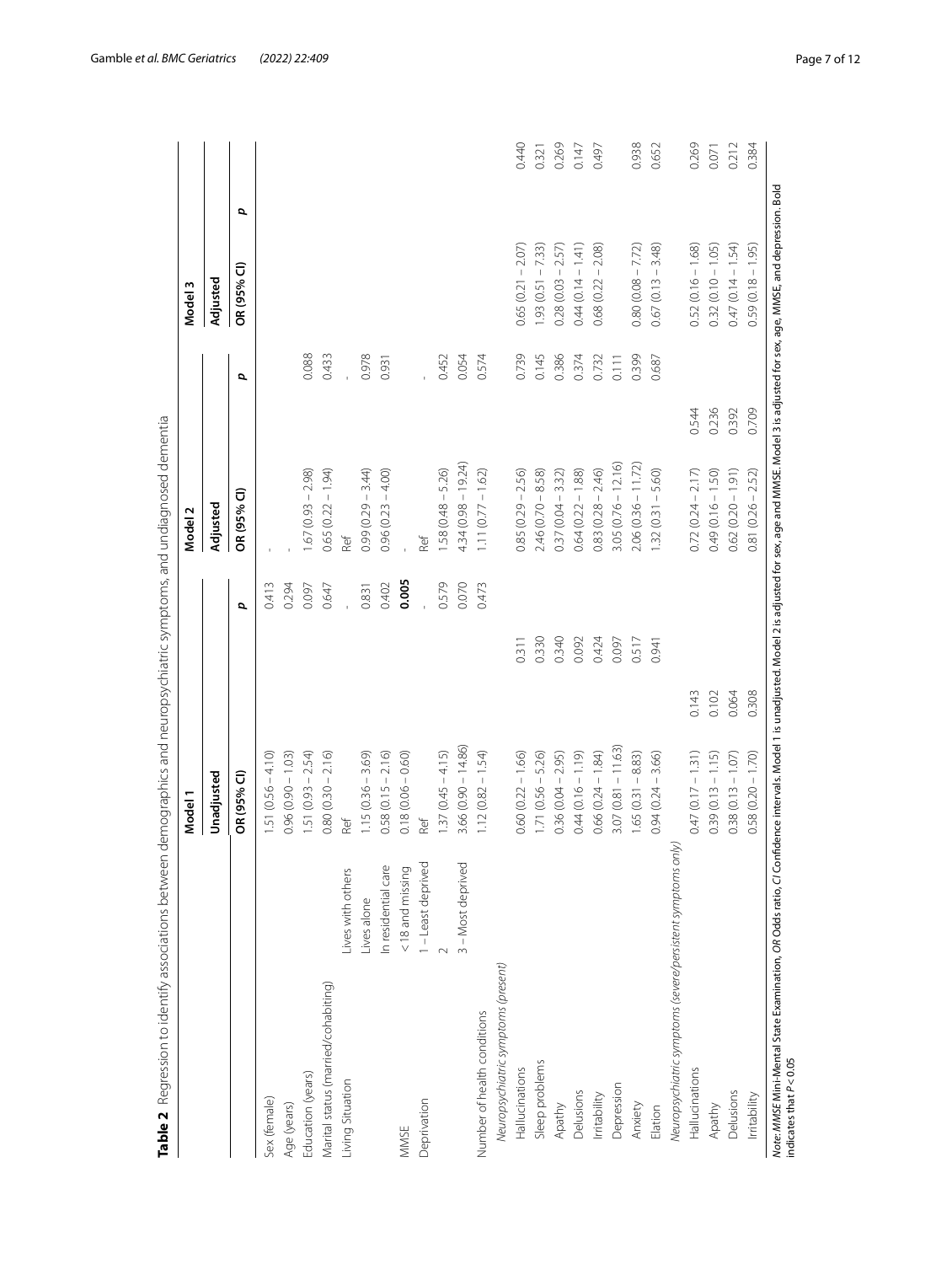as dementia is typically diagnosed when cognitive impairments have become severe enough to impact on social or occupational functioning [\[48\]](#page-11-12). We found no association between age and sex and the likelihood of having a diagnosis, nor was there an association between diagnosis and either living alone or marital status. Several other studies have found that those who are older than 90 are less likely to be diagnosed [[33,](#page-10-30) [46](#page-11-10), [47\]](#page-11-11) whereas a meta-analysis found those who are younger are less likely to be diagnosed [[49\]](#page-11-13). Aldus et al.suggest that both those over 90, and those under 70 are less likely to be diagnosed  $[17]$  $[17]$ . The mean age was higher in our diagnosed sample compared to our undiagnosed sample, but we did not categorise age into groups due to small sample size and it is likely that we found no relationship in our study due to lack of statistical power. Findings in other studies relating to sex and diagnosis are inconsistent. Some studies found that women were more likely to have a diagnosis [[32](#page-10-29), [33](#page-10-30), [49\]](#page-11-13). However, other studies, including a UK based study by Aldus et al., similarly found no association with sex [[17,](#page-10-14) [50](#page-11-14)]. Whilst an association between living alone and being undiagnosed has been found in other studies [\[33](#page-10-30), [46,](#page-11-10) [47](#page-11-11)], and we can speculate that these people may be less inclined to seek help, we did not fnd an association with living alone. However, approximately 70% of our sample did not live alone and again our study may have lacked statistical power to support a fnding. Diagnosis rates can be infuenced by social or geographical factors, including socioeconomic status and rural or urban settings [[45\]](#page-11-9). Our fndings indicate that more years of schooling increased the risk of being undiagnosed. This fnding is supported by numerous studies that show lower education is a risk for dementia later in life [\[51](#page-11-15)]. People with more education may be higher performers, making earlier signs of dementia more difficult to detect on standardised tests since they do not reach the threshold required for a dementia diagnosis [\[52](#page-11-16)]. Despite our fndings being well supported by theory, Aldus et al.found no association between education years and diagnosis in the UK [\[17](#page-10-14)], and two other studies found that those with the lowest levels of education (less than 9 years, or less than high school) were less likely to have a diagnosis [\[32](#page-10-29), [33\]](#page-10-30). Historical changes in education systems may impact on results. For example, in England and Wales those who left school prior to 1947, when the school leaving age was raised to 15 following the 1944 Education Act, would have had fewer years of compulsory education than those who left school after 1947. As a result, assuming they were educated in England or Wales, older people in the study may have had fewer years of education. Because the mean age is slightly higher in the group living with diagnosed dementia, this is likely to contribute to the observation of fewer years of

education in this group. However, the fnding that those living with undiagnosed dementia are likely to have more years of education remains following adjustment for age. Perhaps counterintuitively to our fnding for education and suggestive of a diferent pathway, there was also evidence in our study that under-diagnosis is linked to area-level deprivation. Our fndings here may be related to inequalities in provision of services, or may be due to diferences in help-seeking behaviours of people in deprived areas who may be less aware of the potential benefits of seeking help [[53\]](#page-11-17). There was no evidence of an association between deprivation and diagnosis in a UK based study [[17\]](#page-10-14), whereas a previous study in England found a positive association between diagnosis rates and deprivation [\[54](#page-11-18)]. One study found that there were diferences in access to dementia services even in the constituent nations of the UK, with prescribing rates for dementia medication considerably lower in England for those living in deprived areas compared to the rest of the UK [[53](#page-11-17)]. Inconsistencies in fndings across studies may relate to geographic location and specifc government and healthcare policies, study methodologies, characteristics of the study cohort and the number of people in care homes. In Wales, for example, there has been a relative lack of incentives from and targets set and monitored by the government relating to dementia diagnosis rates focussing on dementia registers maintained by GP practices, compared with England and Scotland, which may contribute to the lower rates of diagnosis [\[55](#page-11-19)].

A previous study has looked at the prevalence of neuropsychiatric symptoms in people from England and Wales aged 65 and over, living with and without dementia, where dementia was assessed through the study using the AGECAT algorithm  $[31]$  $[31]$ . They found that each symptom was more common in the population living with dementia, except for sleep problems which was common in both groups [[31\]](#page-10-28). We were able to assess whether there were diferences in the presence of nine of these symptoms (hallucinations, sleep problems, apathy, delusions, irritability, depression, anxiety, and elation) in people living with undiagnosed dementia, compared to people who had received a diagnosis.

The prevalence of depression in people living with dementia lies around 40% [\[56](#page-11-20)] and whilst the association between depression and dementia diagnosis is unclear across other studies  $[17, 32, 33, 49, 50]$  $[17, 32, 33, 49, 50]$  $[17, 32, 33, 49, 50]$  $[17, 32, 33, 49, 50]$  $[17, 32, 33, 49, 50]$  $[17, 32, 33, 49, 50]$  $[17, 32, 33, 49, 50]$  $[17, 32, 33, 49, 50]$  $[17, 32, 33, 49, 50]$  $[17, 32, 33, 49, 50]$ , we found evidence that those who were experiencing depression may be more at risk of being undiagnosed. There are several possible reasons for this. Low mood may mask dementia symptomatology resulting in a delay in assessment for dementia. It has been shown that depression is most common in the earlier stages of dementia, with the prevalence decreasing as the severity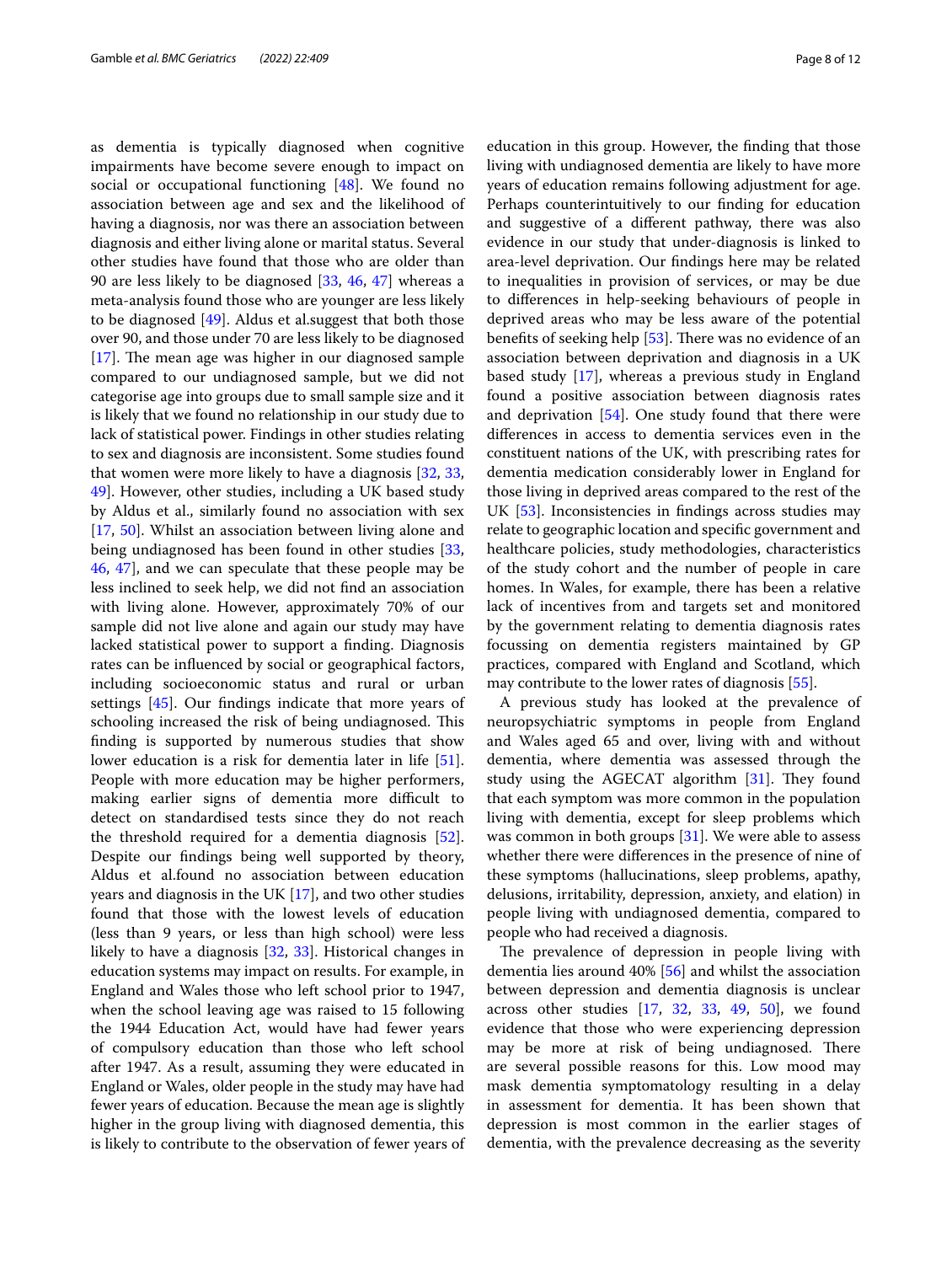of dementia increases [\[57](#page-11-21)[–59\]](#page-11-22). Many people diagnosed with dementia are also prescribed antidepressants to treat the symptoms of depression, which may contribute to the lower prevalence of depression. However, there is some evidence that anti-depressants may not be as efective in people living with dementia as in older people who do not have dementia [[60\]](#page-11-23). In our cohort, 39% of people living with dementia had problems sleeping, which is in line with the 42% reported previously [[31\]](#page-10-28). Despite this increase in prevalence, there was an indication that those with a diagnosis of dementia may be less likely to have sleeping problems compared to those who were undiagnosed. Sleeping problems in people living with dementia are thought to be linked to neurodegeneration and modifcations in the brain regions and pathways that initiate and maintain sleep, and regulate sleep–wake cycles  $[61, 62]$  $[61, 62]$  $[61, 62]$  $[61, 62]$  $[61, 62]$ . There is an association between sleep and cognitive function  $[63]$  $[63]$  $[63]$ , and a recent report has found that, over 25 years of follow up, higher risk of late-onset dementia was associated with less sleep in mid-life [\[64](#page-11-27)]. The reason for the increased risk of sleep problems in people living with undiagnosed dementia may be because those who have a diagnosis are more likely to receive pharmacological or non-pharmacological interventions specifcally targeting sleep, but also because they may have other conditions such as pain and depression which may impact on sleep [[65](#page-11-28)]. In our study sample the majority of people had some symptoms of apathy, in agreement with the study by Savva et al. who found that apathy is more prevalent in those living with dementia compared to those without  $[31]$  $[31]$ . There are currently no therapies proven to treat apathy, and apathy severity increases with increasing disease severity and is associated with increased cognitive and functional deficits  $[66, 67]$  $[66, 67]$  $[66, 67]$  $[66, 67]$  $[66, 67]$ . We found evidence that more severe apathy was associated with having a diagnosis, likely due to the associated decline in cognition, but these fndings suggest that clinicians should also be aware of mild symptoms of apathy when looking for symptoms of dementia. These findings are supported in a US based study, where apathy was associated with increased likelihood of diagnosis [[33\]](#page-10-30).

The findings of this study highlight a number of challenges and complexities in diagnosing dementia in the early stages. Firstly, those with early dementia may present with low mood, apathy and insomnia [\[31](#page-10-28)], but loss of interest and sleep disorders are also signs of depression [\[68](#page-11-31), [69](#page-11-32)]. In addition, depression can be related to poor sleep quality [\[70](#page-11-33)], which can also afect cognition [[71\]](#page-11-34). Therefore, whilst these symptoms may be indicative of dementia, primary care physicians should be aware that the relationship is complex and be careful not to misdiagnose people. They could use the presence of these

symptoms as a tool to help decide whether to do further assessments for dementia.

A second challenge is how to identify and diagnose those who are more highly educated. These people are hypothesised to have a higher cognitive reserve, where the brain can cope with increasing damage whilst still functioning adequately  $[72]$  $[72]$ . They are more resilient and can maintain brain function for longer than people with low reserve, and dementia is likely to go undetected for longer, manifesting clinically at a later stage [[73](#page-11-36), [74\]](#page-11-37). These theories support other findings that low education is a risk factor for dementia [[73,](#page-11-36) [75,](#page-11-38) [76](#page-11-39)]. In England and Wales, screening tests such as the MMSE have been commonly used as part of the assessment for dementia [\[55](#page-11-19)]. This has limitations and can result in both an overestimation of the likelihood of dementia in a person with limited education, and an underestimation in those with a higher educational level [\[55](#page-11-19), [77](#page-11-40)]. Since early signs of dementia are more difficult to detect by standardised tests which only focus on cognition [\[52](#page-11-16)], for people who are more articulate or who have a higher IQ, comprehensive neuropsychological assessments by trained psychologists may be needed, but these services are often unavailable.

Inequalities of service provision are another issue, and may afect people in more deprived areas. Factors such as deprivation and urban or rural settings have been associated with variations in local resources and services and health inequality in people living with dementia [[78\]](#page-11-41). A recent report indicates that a third of memory clinics in Wales fail to meet the standard set by the Memory Services National Accreditation program for waiting times  $[55]$  $[55]$ . There is no mandatory provision of support in Wales for people with a diagnosis of dementia, which means that access to support is limited for many people, and may ultimately lead to people feeling there is no value in receiving a diagnosis  $[55]$  $[55]$ . The diagnosis rates in diferent areas of the UK vary greatly [[4\]](#page-10-3) and in Wales large diferences in life expectancy and healthy life persist between the least and most deprived areas [[79\]](#page-11-42). Reduction in social inequality may have a role in increasing diagnosis rates [[55](#page-11-19)].

This study has a number of limitations. The number of people in the CFAS Wales cohort with dementia (either study dementia or a clinical record) was small. People living with dementia may be underrepresented in this cohort because they may be less likely to consent or be less able to complete the interviews and assessments. Many people in the CFAS Wales study did not have an informant taking part, meaning they did not have someone to complete proxy ratings. Since the person living with dementia was the initial contact, for those living with severe dementia accessing an informant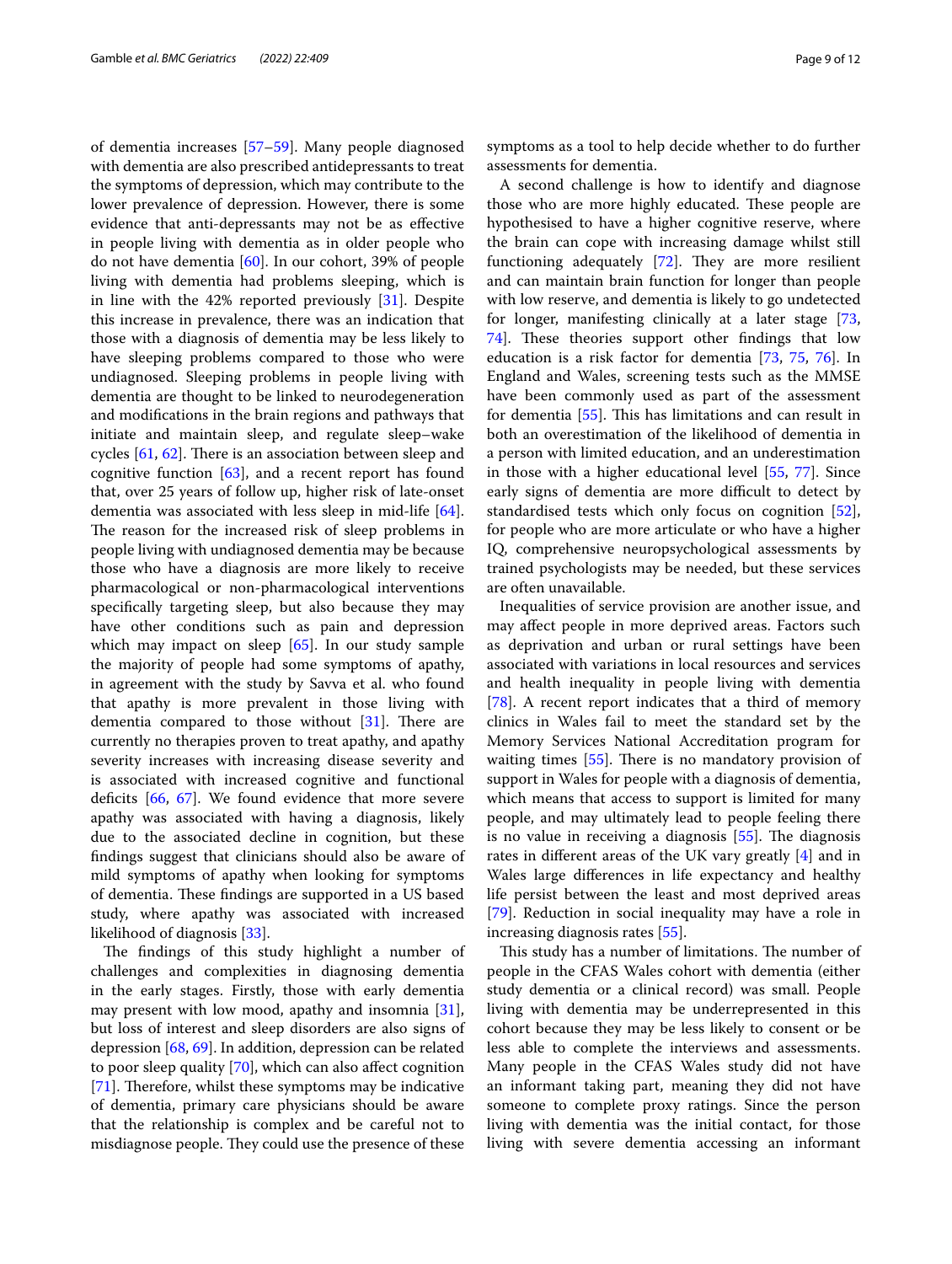willing and able to complete the interviews was difficult. Due to the small sample size, the lack of statistical power in the CFAS Wales cohort was clear for several analyses, with results for many variables having wide confdence intervals and resultant uncertainty in the estimates. Due to the nature of the study, dementia subtype was unknown; it is highly likely that dementia subtype would infuence diagnosis, as diferent subtypes have diferent characteristics. For example, those with Alzheimer's Disease or vascular dementia are more likely to experience memory and communication problems, whilst someone with frontotemporal dementia would be more likely to show changes in behaviour which results in greater likelihood of misdiagnosis [\[80\]](#page-11-43). There are likely to be very few people with the rarer subtypes of dementia in our cohort. This study also had several strengths. By the nature of undiagnosed dementia, it is not possible to recruit people in this group directly. To overcome this, we undertook comparisons of people living with diagnosed and undiagnosed dementia from a large epidemiological study where participants are not selected based on cognitive impairment, but undergo an assessment of cognitive function suitable for assessment of dementia regardless of whether a clinical diagnosis has been made. We were able to link to official records which included a dementia register, a UK government initiative, to provide information on clinical diagnoses. These studies are challenging and access to data that allows this comparison is rare and a major strength of this study. This study also includes people with all severities of dementia which is difficult given that those with severe dementia may struggle to complete the interviews and assessments. The majority of people in CFAS Wales with study dementia also consented to having their medical records checked, although this could have resulted in exclusion of some of those with more severe impairment who were unable to consent.

The findings of this study suggest that accurate and early diagnosis of dementia is complex, but provides some practical suggestions for clinicians to consider when assessing dementia. In addition to poorer cognitive ability, clinicians should consider education and arealevel deprivation, and also the presence of depression, problems sleeping and apathy. However, whilst these symptoms could help clinicians be vigilant in regards to picking up signs of dementia, clinicians should be mindful that they may be related to other illnesses such as depression.

#### **Conclusions**

In summary, our fndings suggest that people living with dementia who have better cognition are less likely to be diagnosed, and there is an indication that those who have

more years of education, or who live in more deprived areas, are also less likely to have a diagnosis. In terms of neuropsychiatric symptoms, there is some indication that those with depression and sleep problems are more likely to be undiagnosed. Apathy was common across all people living with dementia, but there was some suggestion that severe apathy was more common in those with a diagnosis. The findings of this study may be useful in helping clinicians identify people most at risk of remaining undiagnosed and help them be more aware of signs that could be indicative of early-stage dementia.

#### **Abbreviations**

AGECAT: Automated Geriatric Examination for Computer Assisted Taxonomy; CFAS Wales: Cognitive Function and Ageing Study Wales; CI: Confdence intervals; GP: General practitioner; MMSE: Mini-Mental State Examination; NHS: National Health Service; OR: Odds ratio; SD: Standard deviation; UK: United Kingdom; US: United States; WIMD: Welsh Index of Multiple Deprivation.

#### **Supplementary Information**

The online version contains supplementary material available at [https://doi.](https://doi.org/10.1186/s12877-022-03086-4) [org/10.1186/s12877-022-03086-4](https://doi.org/10.1186/s12877-022-03086-4).

<span id="page-9-0"></span>**Additional fle 1: Table S1**. Description of measures used in this study. **Figure S1**. Selection of those with diagnosed and undiagnosed dementia in CFAS Wales.

#### **Acknowledgements**

We would like to acknowledge the support of Health and Care Research Wales for CFAS Wales. We gratefully acknowledge the local principal investigators and researchers involved in participant recruitment and assessment within these networks. We are grateful to the Health and Care Research Wales Workforce (previously National Institute for Social Care and Health Research Clinical Research Centre) for their assistance in tracing participants and data collection for CFAS Wales. We are grateful to the CFAS Wales study participants for their participation in the study. This work was conducted as part of the IDEAL-2 study which is funded by Alzheimer's Society, grant number 348, AS-PR2-16-001. Investigators: L. Clare, I.R. Jones, C. Victor, C. Ballard, A. Hillman, J.V. Hindle, J. Hughes, R.W. Jones, M. Knapp, R. Litherland, A. Martyr, F.E. Matthews, R.G. Morris, S.M. Nelis, C. Quinn, J. Rusted. LC acknowledges support from the NIHR Applied Research Collaboration South-West Peninsula.

#### **Authors' contributions**

LC, BW, FEM, CM contributed to all aspects of CFAS Wales including design, supporting the conduct of feld work and data acquisition. LC developed the original idea for this study and designed the approach in collaboration with co-authors. LC, FEM and LDG were responsible for statistical design of the study. LDG conducted the analysis and drafted the manuscript. FEM supervised the data analysis. All authors contributed to reviews of the manuscript and approved the fnal version.

#### **Funding**

The CFAS Wales study was supported by the Economic and Social Research Council (ESRC) through grant number RES\_060-25–0060. Investigators: R.T. Woods, K. Bennett, C. Brayne, V. Burholt, L. Clare, F. Matthews, C. McCracken, J. Phillips, and G. Windle. ESRC is part of UK Research and Innovation (UKRI). This report is independent research supported by the National Institute for Health and Care Research Applied Research Collaboration South West Peninsula. The views expressed in this publication are those of the author(s) and not necessarily those of the ESRC or the UKRI. The support of ESRC and NIHR is gratefully acknowledged.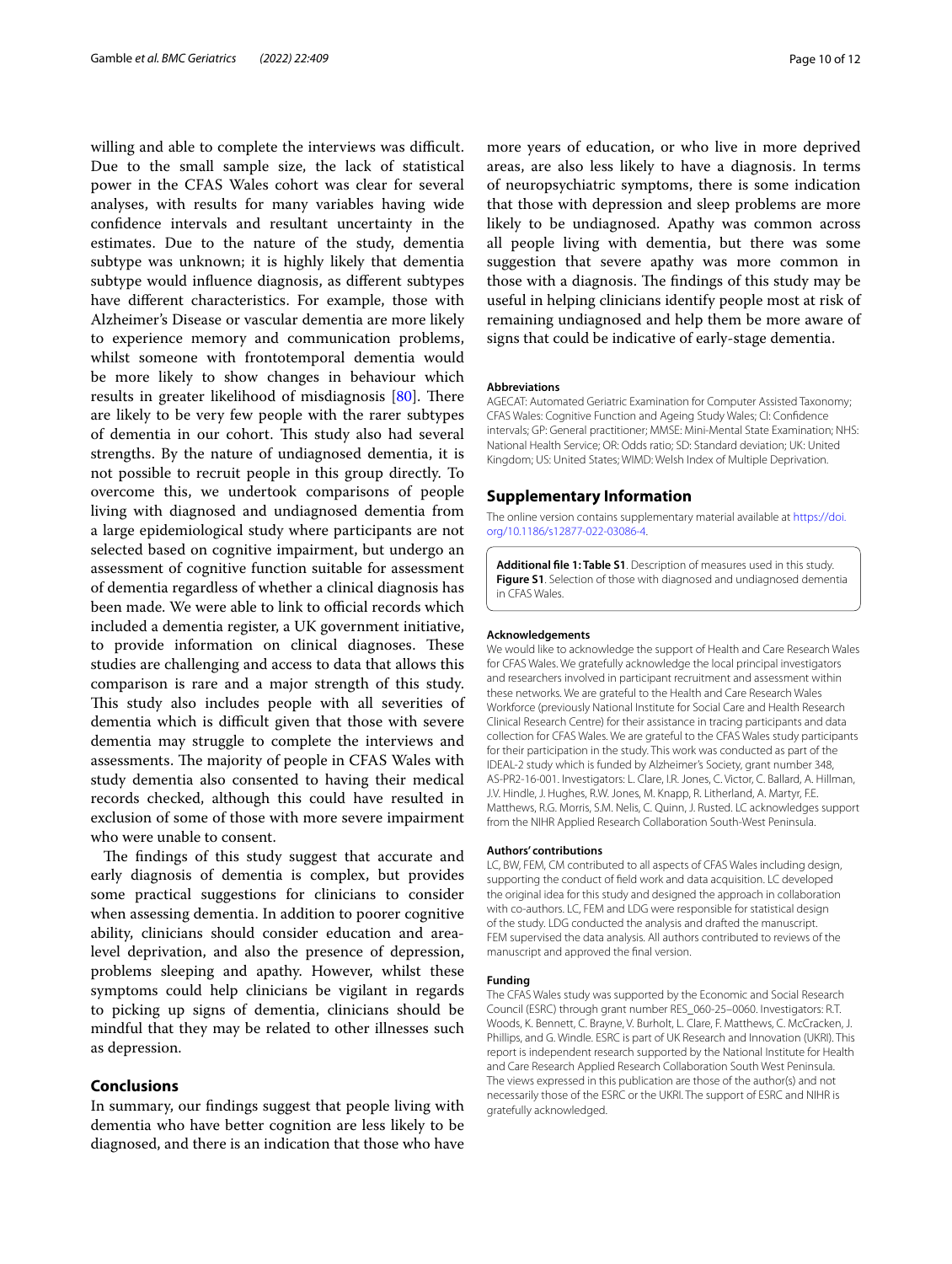#### **Availability of data and materials**

The CFAS Wales datasets analysed during the current study are deposited with the UK Data Service,<http://doi.org/10.5255/UKDA-SN-8281-1> [[36](#page-11-0)].

#### **Declarations**

#### **Ethics approval and consent to participate**

Ethical approval for data collection was granted by the NHS North Wales – West Research Ethics Committee (REC Ref No: 10/Wno01/37; IRAS Project No: 40092). All procedures were performed in accordance with relevant guidelines. Written informed consent was obtained from all participants who took part in the study. Written informed consent was also obtained from any informants (spouse, relative or caregiver) who took part in the study and acted as a personal consultee. The informant consent form asked if they felt the participant would wish to take part.

#### **Consent for publication**

Not applicable.

#### **Competing interests**

The authors declare that they have no competing interests.

#### **Author details**

<sup>1</sup> Population Health Sciences Institute, Newcastle University, Newcastle upon Tyne, UK.<sup>2</sup> Wales Institute for Social and Economic Research and Data, Cardiff University, Cardiff, UK.<sup>3</sup> Department of Public Health, Policy and Social Sciences, College of Health and Human Sciences, Swansea University, Swansea, UK. <sup>4</sup> Dementia Services Development Centre Wales, School of Medical and Health Sciences, Bangor University, Bangor, UK. <sup>5</sup>REACH: The Centre for Research in Ageing and Cognitive Health, University of Exeter Medical School, Exeter, UK. <sup>6</sup>School of Psychology, University of Sussex, Brighton, UK.<sup>7</sup>NIHR Applied Research Collaboration South-West Peninsula, Exeter, UK.

#### Received: 3 February 2022 Accepted: 26 April 2022 Published online: 10 May 2022

#### **References**

- <span id="page-10-0"></span>Berr C, Wancata J, Ritchie K. Prevalence of dementia in the elderly in Europe. Eur Neuropsychopharmacol. 2005;15(4):463–71.
- <span id="page-10-1"></span>2. Institute of Medicine. Living well with chronic illness: a call for public action. Washington, DC: National Academies Press; 2012.
- <span id="page-10-2"></span>3. Gauthier S, Rosa-Neto P, Morais JA, Webster C. World Alzheimer Report 2021: Journey though the diagnosis of dementia. London: England; 2021.
- <span id="page-10-3"></span>4. Alzheimer's Society. Alzheimer's Society 2020. [https://www.alzheimers.](https://www.alzheimers.org.uk/) [org.uk/.](https://www.alzheimers.org.uk/) Accessed 25 Feb 2022.
- <span id="page-10-4"></span>5. Prince M, Bryce R, Ferri C. World Alzheimer Report 2011: The benefts of early diagnosis and intervention. London: Alzheimer's Disease International; 2011.
- <span id="page-10-5"></span>6. Alzheimer's Research UK. Dementia Statistics Hub: Diagnoses in the UK. 2020.<https://www.dementiastatistics.org/statistics/diagnoses-in-the-uk/>. Accessed 14 Dec 2021.
- <span id="page-10-6"></span>7. American Psychiatric Association. Diagnostic and Statistical Manual of Mental Disorders. 5th ed. Arlington VA: American Psychiatric Association; 2013.
- <span id="page-10-7"></span>8. Brown PJ, Devanand DP, Liu X, Caccappolo E, Alzheimer's Disease Neuroimaging I. Functional impairment in elderly patients with mild cognitive impairment and mild Alzheimer disease. Arch Gen Psychiatry. 2011;68(6):617–26.
- 9. Arrighi HM, Gelinas I, McLaughlin TP, Buchanan J, Gauthier S. Longitudinal changes in functional disability in Alzheimer's disease patients. Int Psychogeriatr. 2013;25(6):929–37.
- <span id="page-10-8"></span>10. Martyr A, Clare L. Executive function and activities of daily living in Alzheimer's disease: a correlational meta-analysis. Dement Geriatr Cogn Disord. 2012;33(2–3):189–203.
- <span id="page-10-9"></span>11. Ilife S, Manthorpe J, Eden A. Sooner or later? Issues in the early diagnosis of dementia in general practice: a qualitative study. Fam Pract. 2003;20(4):376–81.
- <span id="page-10-10"></span>12. Pérès K, Helmer C, Amieva H, Orgogozo JM, Rouch I, Dartigues JF, et al. Natural history of decline in instrumental activities of daily living performance over the 10 years preceding the clinical diagnosis of dementia: a prospective population-based study. J Am Geriatr Soc. 2008;56(1):37–44.
- <span id="page-10-11"></span>13. Chu LW. Alzheimer's disease: early diagnosis and treatment. Hong Kong Med J. 2012;18(3):228–37.
- 14. de Vugt ME, Verhey FR. The impact of early dementia diagnosis and intervention on informal caregivers. Prog Neurobiol. 2013;110:54–62.
- <span id="page-10-12"></span>15. Teel CS. Rural practitioners' experiences in dementia diagnosis and treatment. Aging Ment Health. 2004;8(5):422–9.
- <span id="page-10-13"></span>16. Tang W, Kannaley K, Friedman DB, Edwards VJ, Wilcox S, Levkoff SE, et al. Concern about developing Alzheimer's disease or dementia and intention to be screened: An analysis of national survey data. Arch Gerontol Geriatr. 2017;71:43–9.
- <span id="page-10-14"></span>17. Aldus CF, Arthur A, Dennington-Price A, Millac P, Richmond P, Dening T, et al. Undiagnosed dementia in primary care: a record linkage study. Southampton (UK): Health Services and Delivery Research; 2020.
- <span id="page-10-15"></span>18. Bunn F, Goodman C, Sworn K, Rait G, Brayne C, Robinson L, et al. Psychosocial factors that shape patient and carer experiences of dementia diagnosis and treatment: a systematic review of qualitative studies. PLoS Med. 2012;9(10):e1001331.
- <span id="page-10-16"></span>19. Bradford A, Kunik ME, Schulz P, Williams SP, Singh H. Missed and delayed diagnosis of dementia in primary care: prevalence and contributing factors. Alzheimer Dis Assoc Disord. 2009;23(4):306–14.
- <span id="page-10-17"></span>20. Woods B, Arosio F, Diaz A, Gove D, Holmerova I, Kinnaird L, et al. Timely diagnosis of dementia? Family carers' experiences in 5 European countries. Int J Geriatr Psychiatry. 2019;34(1):114–21.
- <span id="page-10-18"></span>21. Milne A. The "D" word: Refections on the relationship between stigma, discrimination and dementia. J Ment Health. 2010;19(3):227–33.
- <span id="page-10-19"></span>22. Henley J, Hillman A, Jones IR, Woods B, MacLeod CA, Pentecost C, et al. We're happy as we are': the experience of living with possible undiagnosed dementia. Ageing and Society. 2021.
- <span id="page-10-20"></span>23. Mitchell AJ, Meader N, Pentzek M. Clinical recognition of dementia and cognitive impairment in primary care: a meta-analysis of physician accuracy. Acta Psychiatr Scand. 2011;124(3):165–83.
- <span id="page-10-21"></span>24. World Health Organization. The ICD-10 Classifcation of Mental and Behavioural Disorders: Diagnostic criteria for research. 1993.
- <span id="page-10-22"></span>25. van den Dungen P, van Marwijk HW, van der Horst HE, Moll van Charante EP, Macneil Vroomen J, van de Ven PM, et al. The accuracy of family physicians' dementia diagnoses at diferent stages of dementia: a systematic review. Int J Geriatr Psychiatry. 2012;27(4):342–54.
- <span id="page-10-23"></span>26. Kostopoulou O, Delaney BC, Munro CW. Diagnostic difficulty and error in primary care–a systematic review. Fam Pract. 2008;25(6):400–13.
- <span id="page-10-24"></span>27. Moynihan R, Doust J, Henry D. Preventing overdiagnosis: how to stop harming the healthy. BMJ. 2012;344:e3502.
- <span id="page-10-25"></span>28. Le Couteur DG, Doust J, Creasey H, Brayne C. Political drive to screen for pre-dementia: not evidence based and ignores the harms of diagnosis. BMJ. 2013;347:f5125.
- <span id="page-10-26"></span>29. Fox C, Lafortune L, Boustani M, Dening T, Rait G, Brayne C. Screening for dementia–is it a no brainer? Int J Clin Pract. 2013;67(11):1076–80.
- <span id="page-10-27"></span>30. Cloak N, Al Khalili Y. Behavioral And Psychological Symptoms In Dementia. Treasure Island (FL): StatPearls; 2021.
- <span id="page-10-28"></span>31. Savva GM, Zaccai J, Matthews FE, Davidson JE, McKeith I, Brayne C, et al. Prevalence, correlates and course of behavioural and psychological symptoms of dementia in the population. Br J Psychiatry. 2009;194(3):212–9.
- <span id="page-10-29"></span>32. Amjad H, Roth DL, Sheehan OC, Lyketsos CG, Wolf JL, Samus QM. Underdiagnosis of Dementia: an Observational Study of Patterns in Diagnosis and Awareness in US Older Adults. J Gen Intern Med. 2018;33(7):1131–8.
- <span id="page-10-30"></span>33. Savva GM, Arthur A. Who has undiagnosed dementia? A cross-sectional analysis of participants of the Aging. Demographics and Memory Study Age Ageing. 2015;44(4):642–7.
- <span id="page-10-31"></span>34. Copeland JRM, Dewey ME, Grifths-Jones HM. Dementia and depression in elderly persons: Agecat compared with dsm III and pervasive illness. Int J Geriatr Psychiatry. 1990;5(1):47–51.
- <span id="page-10-32"></span>35. Copeland JR, Dewey ME, Grifths-Jones HM. A computerized psychiatric diagnostic system and case nomenclature for elderly subjects: GMS and AGECAT. Psychol Med. 1986;16(1):89–99.